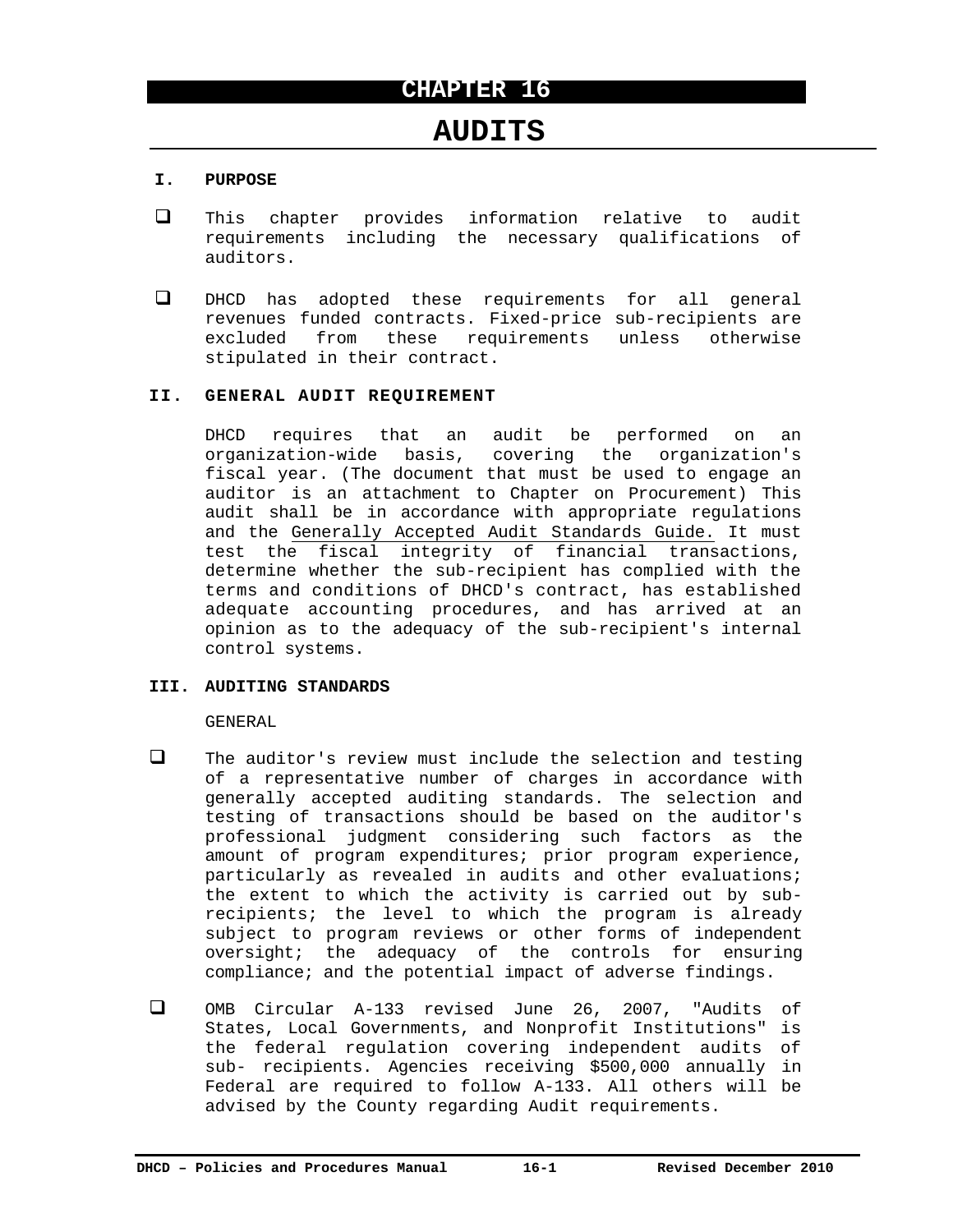- In order to meet federal requirements, the independent auditor shall determine whether:
	- 1. The financial statements of the sub-recipient present fairly its financial position and the results of its financial operations in accordance with generally accepted accounting principles;
	- 2. The sub-recipient has internal accounting and other control systems to provide reasonable assurance that it is managing federal funds in compliance with applicable laws and regulations; and
	- 3. The sub-recipient has complied with laws and regulations that may have material effect on its financial statements and on its federal funding source.

#### **IV. AUDITOR QUALIFICATIONS**

- U.S. HUD requires Independent Public Accountants (IPAs) performing audits of HUD programs to be either certified public accountant (CPA) or a licensed public accountant and they must meet any legal requirements concerning registration by the state in which the audited entity is located. The licensing requirement usually entails registering with appropriate authorities to conduct business within their jurisdictions.
	- $\Box$  In Florida, audits may be performed by active CPA's licensed by the State Board and CPAs from other states who have secured temporary permits. U.S. HUD places a restriction state on non-CPAs performing audits if your contract is funded with CDBG monies: A public accountant must have been licensed on or before December 13, 1970 by a regulatory authority of a state or other political subdivision of the United States.
	- $\Box$  DHCD will not make payment to or on behalf of any IPAs who are in violation of state licensing requirement& You are therefore strongly encourage to determine the eligibility of the firm or individual with whom you intend to subcontract for audit.
	- $\Box$  The auditor selected may not be performing other accounting services for the sub-recipient or a related party where a conflict of interest - real or apparent - may be present. The independent audit requirements is not met when the audit is performed by an auditor (who is otherwise eligible) if the same individual or firm is also performing accounting services for the sub-recipient or the parent organization.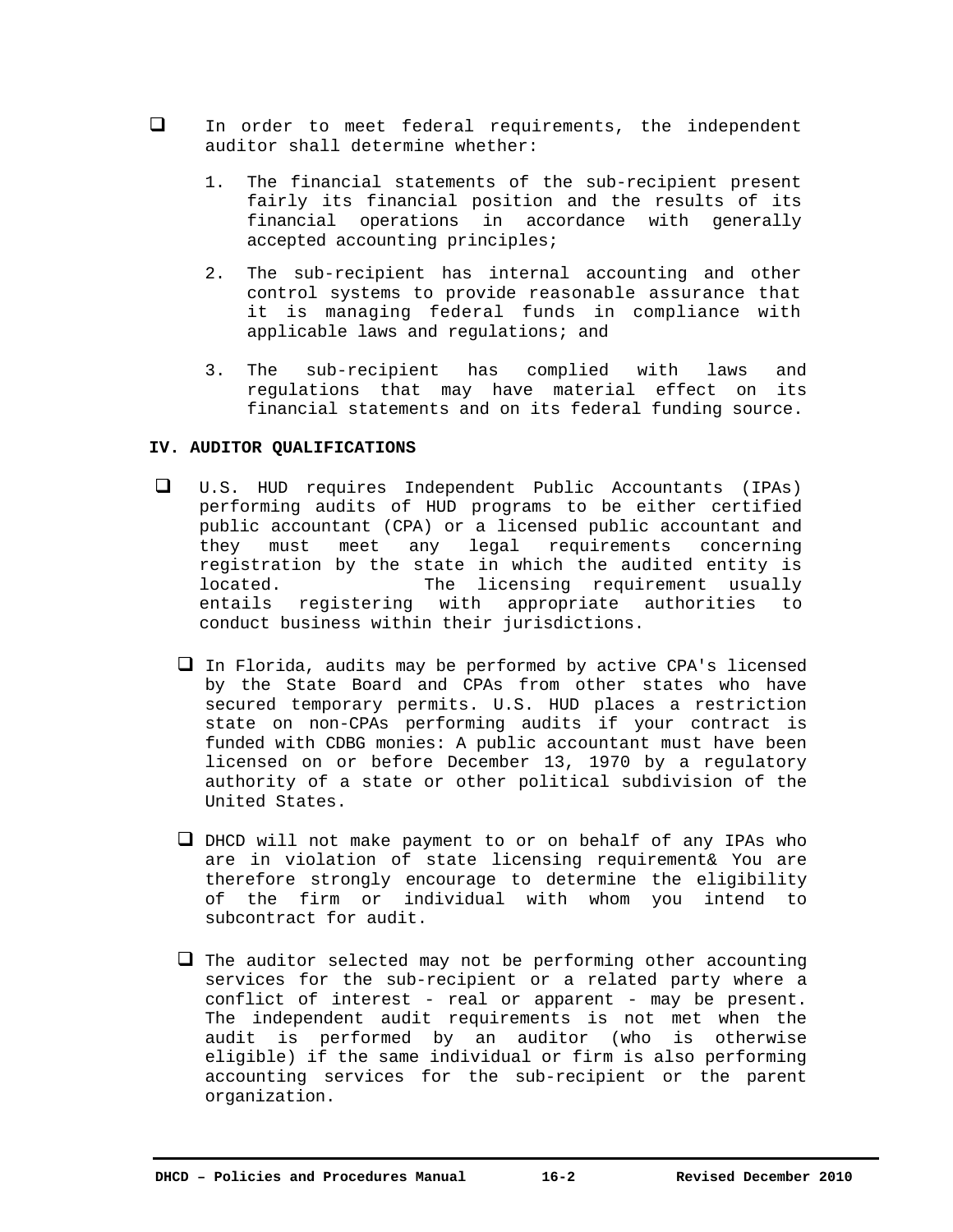$\Box$  Sub-recipients are obligated to make a positive effort to procure audit services from small businesses and minorityowned businesses.

# **V. AUDIT REPORT**

Audit reports must be prepared at the completion of the audit Sub-recipients shall submit a copy of the report, in triplicate, to DHCD within ninety days at the end of the organization's fiscal year.

The report shall be made up of at least:

- 1. The financial statements and a schedule of federal assistance, (which shows the total expenditures for each federal assistance program) and the auditor's report on these statements.
- 2. The auditor's report on the study and evaluation of internal control systems must identify the organization's significant internal accounting controls, and those controls designed to provide reasonable assurance that federal funds are being managed in compliance with law and regulations. It must also identify the controls that were evaluated, the controls that were not evaluated, and the material weaknesses identified as a result of the evaluation.
- 3. The auditor's report on compliance shall contain:
	- a statement of positive assurance with respect to those items tested for compliance, including compliance with law and regulations pertaining to financial reports and claims for advances and reimbursements
	- negative assurance on those items not tested
	- a summary of all instances of noncompliance;
	- identification of totals questioned, if any, for each award of federal funds, as a result of noncompliance
- 4. The three parts of the audit report are to be bound together into one document.
- 5. All fraud, abuse, illegal acts, or indications of such acts, including all questioned costs found as the result of these acts that auditors become aware of, should be covered in a separate written report.
- 6. In addition to the audit report, the sub-recipient shall provide comments on the findings and recommendations in the report, including a plan for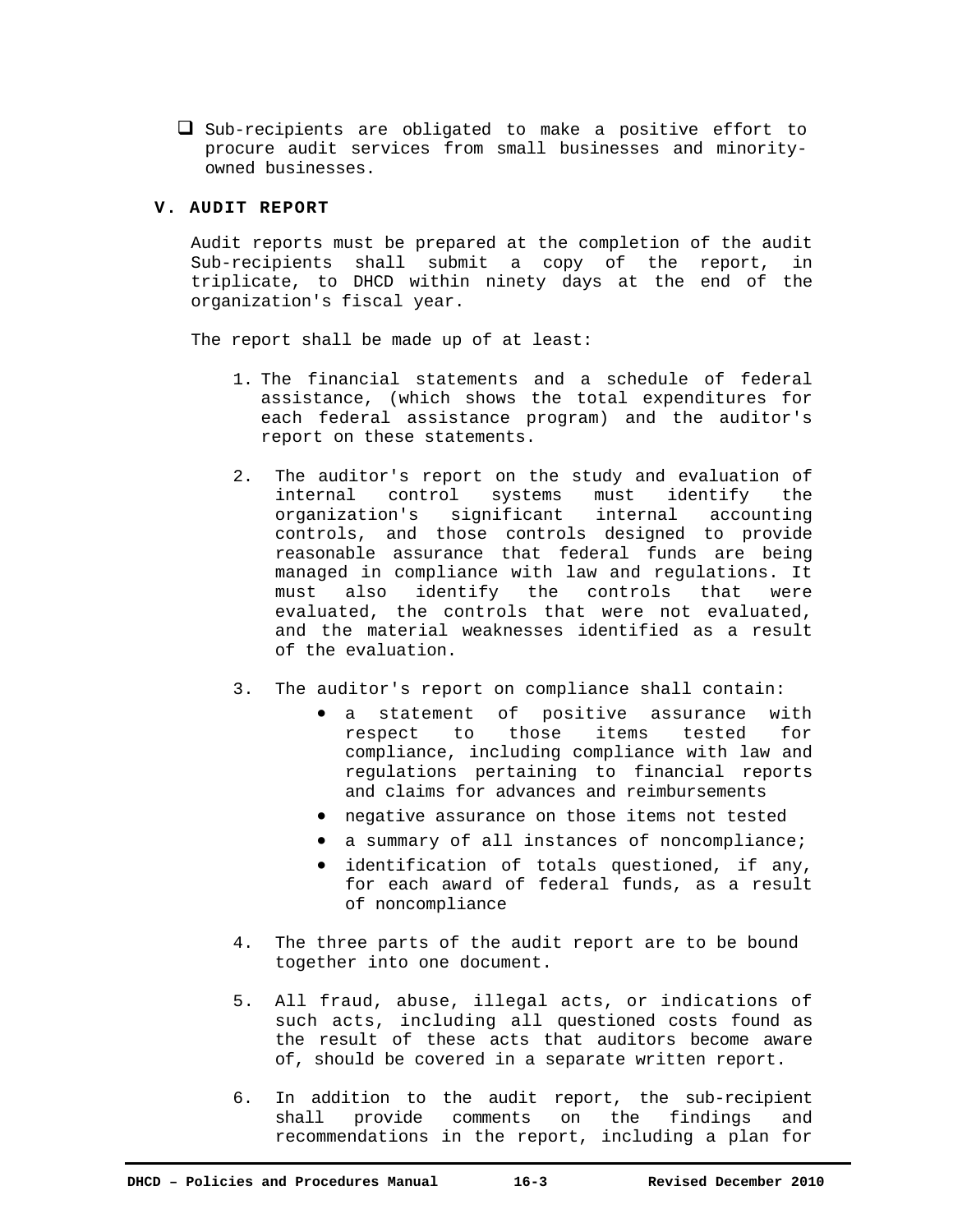corrective action taken or planned, and comments on the status of corrective action taken on the preceding year's findings. If corrective action is not necessary, a statement describing the reasons it is not should accompany the audit the report.

- 7. In accordance with generally accepted audit standards, reports shall be submitted by the auditor to the sub-recipient; the sub-recipient is to submit three copies to DHCD.
- 8. Sub-recipients shall keep audit reports on file for three years from the date of resolution of all audit findings.

#### **VI. AUDIT RESOLUTION**

Resolution of findings will be the responsibility of the sub-recipient and shall be made within six months after receipt of the report. The sub-recipient's financial management system shall provide for a systematic method to assure timely and appropriate resolution of audit findings and recommendations.

#### **VII.SANCTIONS**

- Federal regulations mandate that no cost may be charged to federal programs for audits that are not made in accordance with federal requirements. In cases of continued inability or unwillingness to have a proper audit, DHCD will consider appropriate sanctions until the audit is completed satisfactorily, such as:
	- withholding a percentage of payments or all payments
	- suspending the sub-recipient's operation or payments
- DHCD will inform the sub-recipient of audits that have been found not to meet the requirements. The sub-recipient will be expected to work with the auditor to take corrective action. If corrective action is not taken, DHCD will notify the sub-recipient of required follow-up action. Major inadequacies or repetitive substandard performance of independent auditors shall be referred to appropriate professional bodies for disciplinary action.

# **VIII. PAYMENT FOR AUDITOR SERVICES**

DHCD will not make payments to or on behalf of the subrecipient for auditing services performed before the audit report is completed and a copy submitted to DHCD and found to be in accordance with federal and state requirements.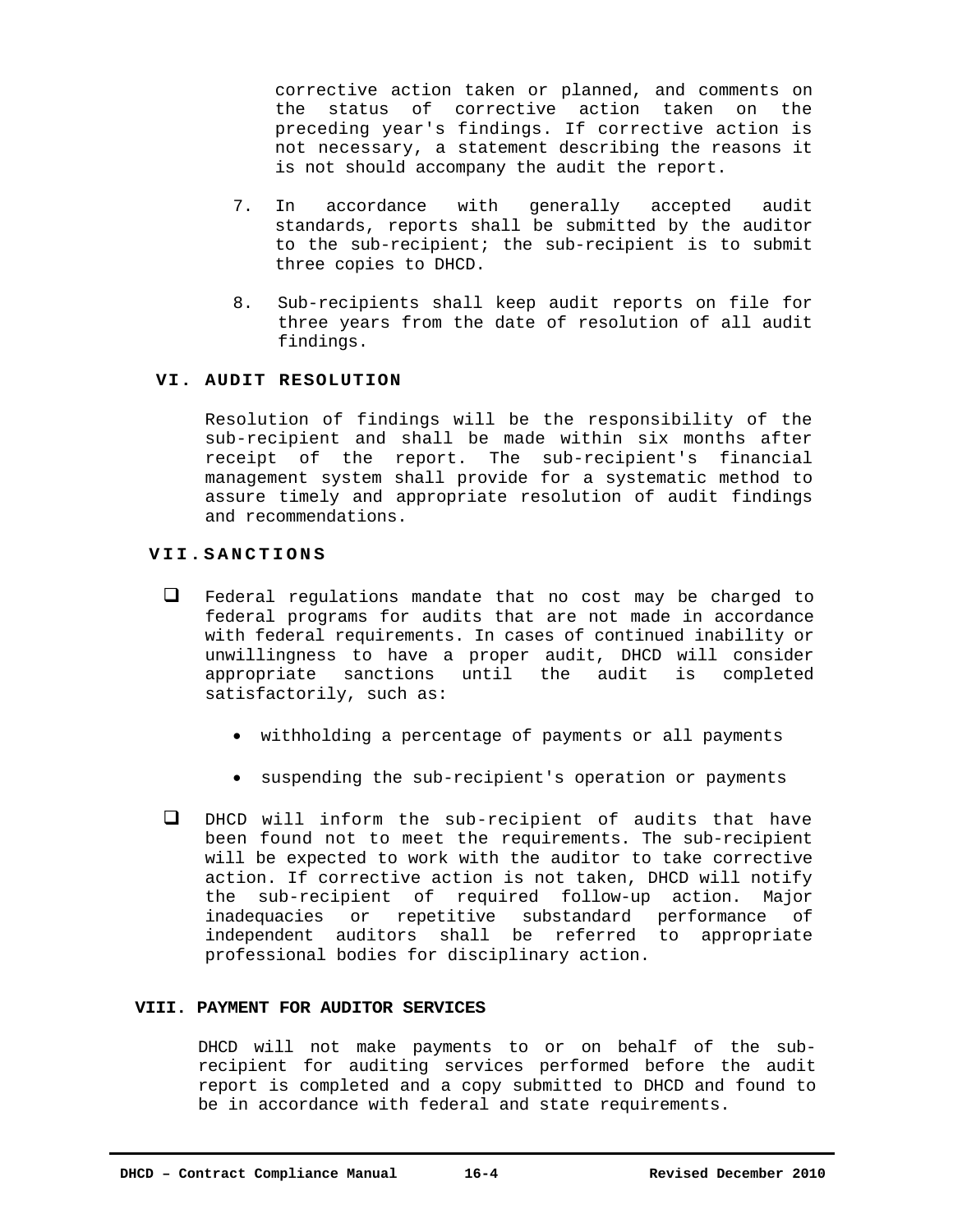# **VII. RECORDKEEPING**

### OVERVIEW

- $\Box$  Accurate recordkeeping is crucial to the successful management of CDBG, HOME and ESG funded activities. Insufficient documentation is likely to lead to monitoring findings which will be more difficult to resolve if records are missing, inadequate or inaccurate.
- To assess strengths and weakness in this area, subrecipients should think about the following:
	- Is there a clearly defined process for acquiring, organizing, storing, retrieving and reporting information about the funded activities?
	- How can the documentation and reporting systems be strengthened to meet the HUD requirements?
	- Who is responsible for the majority of the recordkeeping and reporting tasks, and are they properly trained and supported?
	- How can the recordkeeping and reporting process be streamlined by standardized procedures and the removal of duplicative records?
	- What types of records and reports could be automated (i.e., computerized)

# ADMINISTRATIVE AND FINANCIAL RECORDS

- Administrative and financial recordkeeping is one of the primary areas subject to HUD reviews and one in which inadequate recordkeeping can lead to serious problems.
- Administrative and financial records to be maintained include:
	- Chart of accounts
	- Accounting journals and ledgers
	- Source documentation (purchaser orders, invoices, canceled checks, etc.)
	- Procurement files (including bids, contracts, etc.) Administrative manual including personnel policies and procurement policies
	- Real property inventory
	- Bank account records (including revolving loan fund records, if applicable)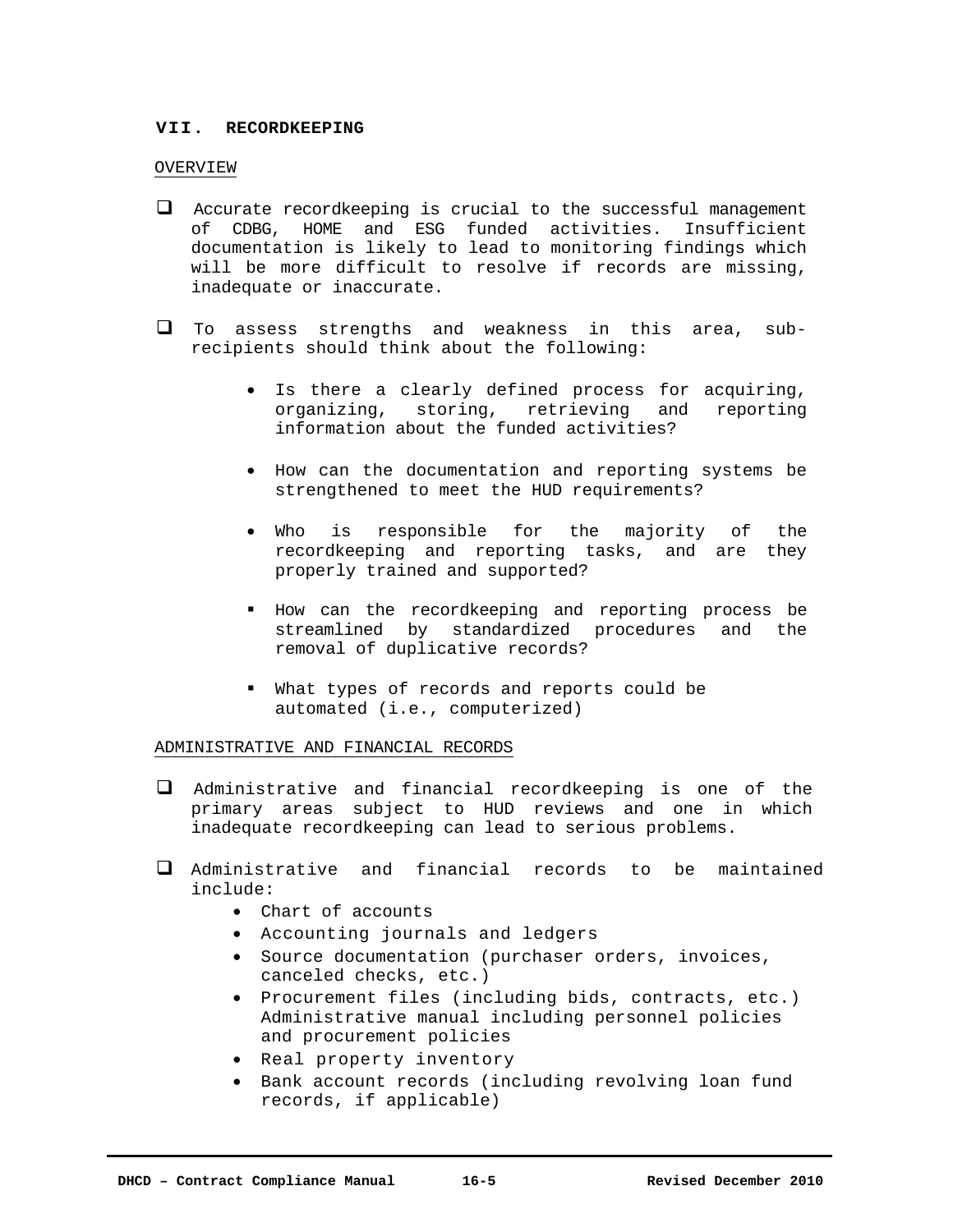- Payment requests
- Payroll records and reports
- Financial reports
- Audit files; and
- Relevant financial and administrative correspondence

#### PROJECT/ACTIVITY RECORDS

- $\Box$  For each type of activity undertaken, the sub-recipient should determine what data must be maintained in individual case files and establish a system for ensuring that every file contains the necessary information.
- $\Box$  The list will vary from activity to activity, but each project/activity file should include the following documentation:
	- Eligibility of the activity
	- Evidence of meeting a national objective
	- Sub-contracts and/or agreements
	- Any bids or contracts
	- Characteristics and location of the beneficiaries
	- Compliance with special program requirements
	- Budget and expenditure information (including draw requests); and
	- the status of the project/activity

# RECORDS OF SUB-RECIPIENTS

- $\Box$  The following is an overview of the types of records that must be maintained by sub- recipient for each funded activity:
	- Sub-recipient application
	- Written agreement
	- Financial statements and records
	- Audits
	- Progress reports
	- Payment requests (with supporting documentation)
	- Monitoring reports and correspondence
	- Davis Bacon
	- Environmentals
	- Resumes/personnel records
	- Contracts for other funding sources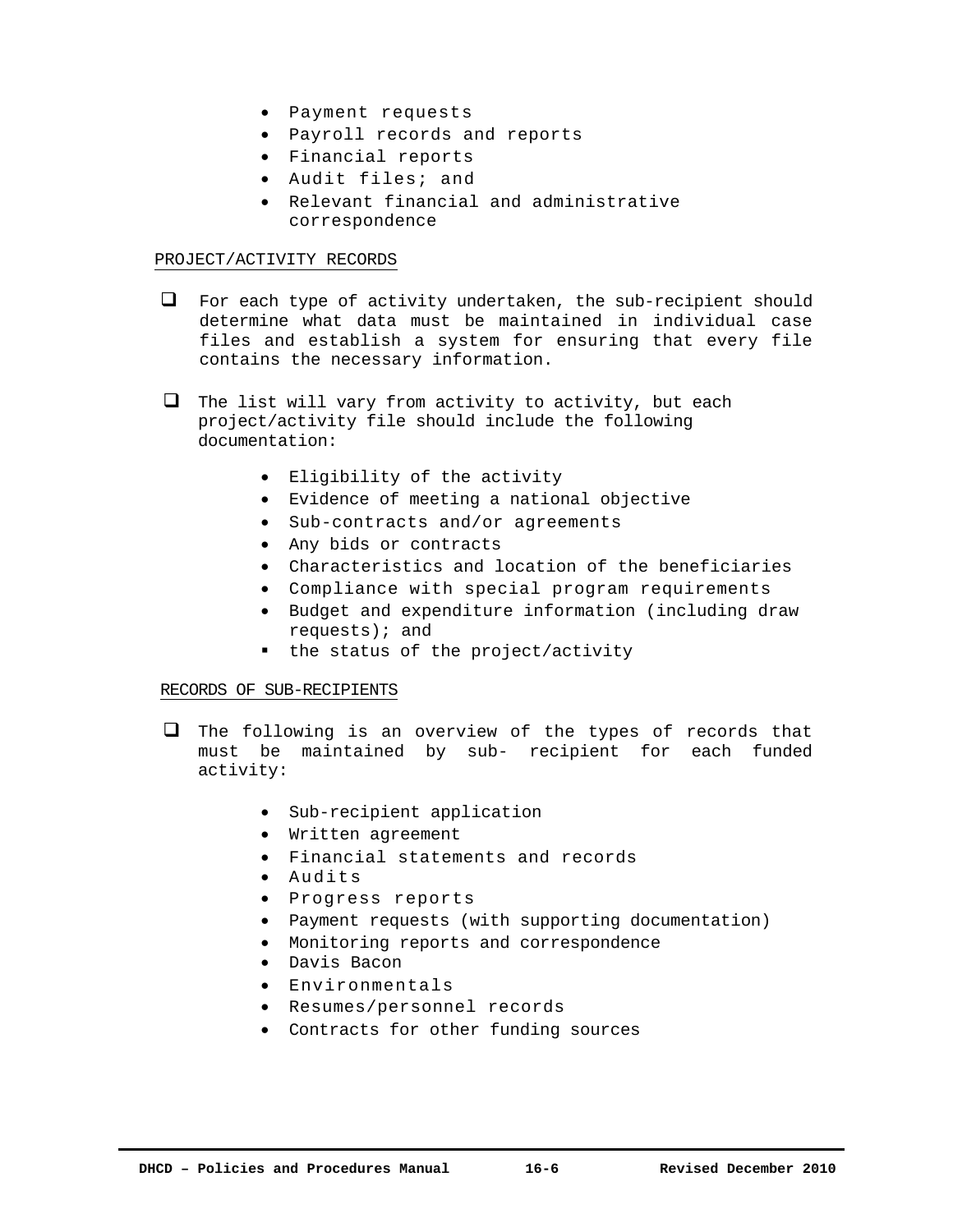#### RECORD RETENTION PERIOD

Under the uniform administrative requirements of the CDBG, HOME and ESG regulations, sub-recipients are required to retain program records for a period of not less than four years.

#### ACCESS TO RECORDS

DHCD, the Federal government agencies, have the right to access sub-recipient program records. This right is not limited to the retention period. The records should be available at all times during regular business hours and the attached records list made available or copies furnished as indicated.

#### NATIONAL OBJECTIVE CRITERIA RECORDS TO BE MAINTAINED:

#### CDBG 24 CFR Part 570

- Low/Mod Area Benefit boundaries of the area income data of residents if less than 51% low/mod, exception criteria data.
- Low/Mod Limited Clientele documentation that facility/service designed for or used exclusively by one of the eligible special needs groups documentation of nature and location of the facility/service such that it can be presumed to service low/mod or data on household size and income of each person receiving the benefit.
- Low/Mod Housing copy of written agreement with landlord/developer with total number of units and number to be occupied by low/mod persons total cost of project (CDBG and non-CDBG funds) income and household size data for occupants/purchasers rent charged (rental housing only).
- Low/Mod Job Creations if qualifying under jobs available to low/mod - copy of written agreement with required provisions listing by job title of permanent jobs filled which were available low/mod and evidence of first consideration to low/mod if qualifying under "jobs held by low/mod - copy of written agreement with required provisions - listing by job title of permanent jobs filled and which were initially held by low/mod - for each low/mod person hired, household size and annual income prior to hiring Low/Mod - Job Retention evidence that without CDBG, jobs will be lost listing by job title of permanent jobs retained (include part-time and those held by low/mod) information on job turnover, including jobs to be available to and filled by low/mod for each job retained and held by low/mod, household size and income.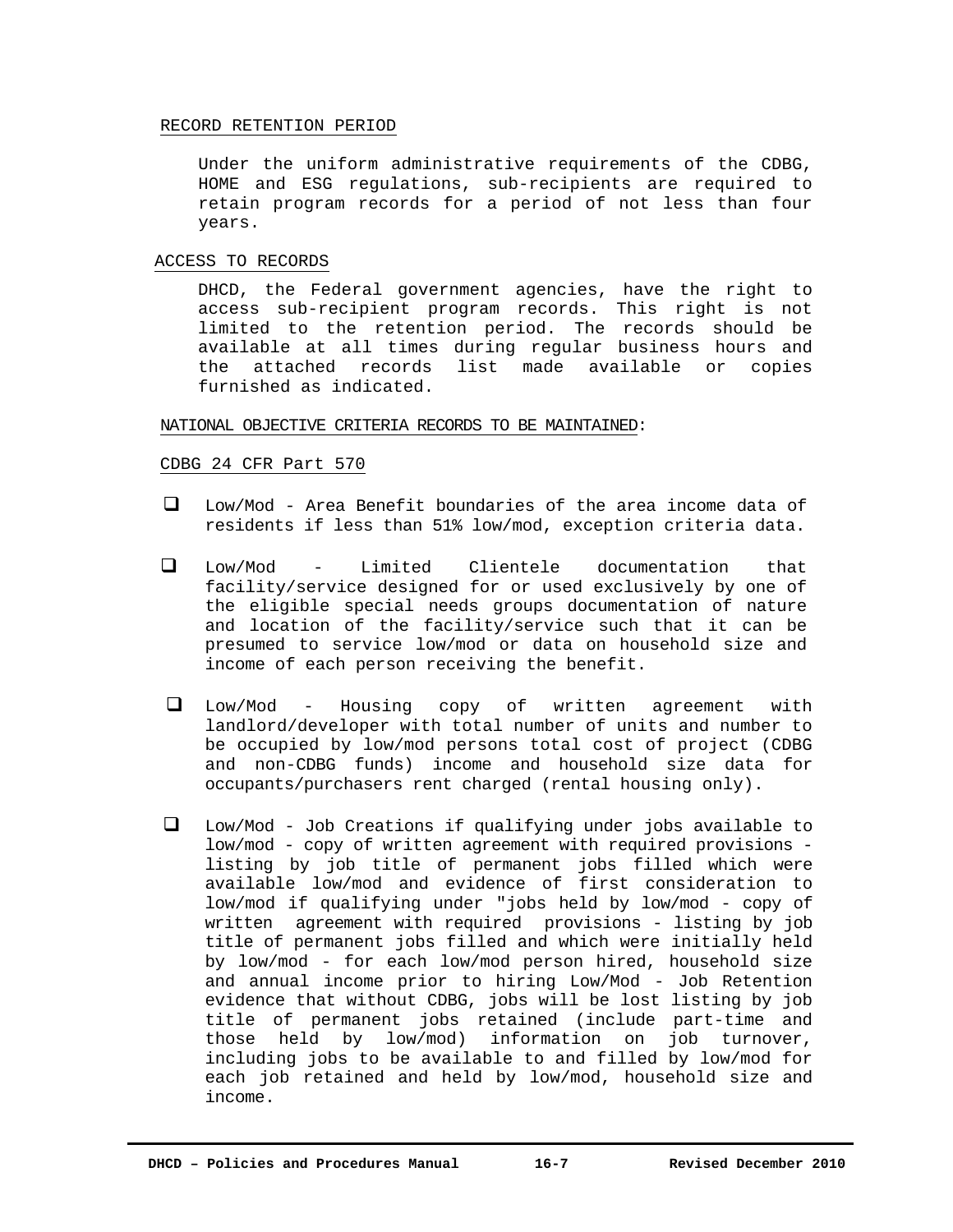HOME-24 CFR 92 Eligible Activities including Affordability and Match.

ESG-24 CFR Part 576 - Assistance for Homeless Families and Individuals.

REQUIREMENT EXAMPLES OF KEY DOCUMENTATION

- Fair Housing Applicant and beneficiary data by race, ethnicity, gender and handicap tenant-based rental assistance plan (if applicable).
- D Documentation of complaints and resolutions.
- Affirmative Marketing Reports detailing affirmative marketing activities and identifying actions to undertake to correct any noncompliance with affirmative marketing policies.
- If corrective measures have been identified, actions taken on such measures must be documented:
	- Numbers of persons that respond directly to any affirmative marketing efforts
	- Number of persons residing in or planning to reside in units advertised through local affirmative marketing efforts
	- Section 504 Self evaluation forms, if required
	- List of interested persons consulted during the selfevaluation process
	- Description of modifications made and remedial steps taken
	- Documentation regarding any policies and procedures adopted regarding Section 504 grievances
	- Minority Business Enterprise/Women Business Enterprise M/WBE plan for encouraging participation
	- Correspondence concerning contractor equal opportunity compliance
	- Records of M/WBE participation in program.
- Section 3 Handbooks, policies and procedures manuals, and resolutions or ordinances regarding equal opportunity employment – Sub-recipient certification of compliance with Section 3 Plan, or equivalent. Note: all contracts must contain appropriate Section 3 provisions.
- Environmental Review Environmental Review. Record for each project or aggregation of projects.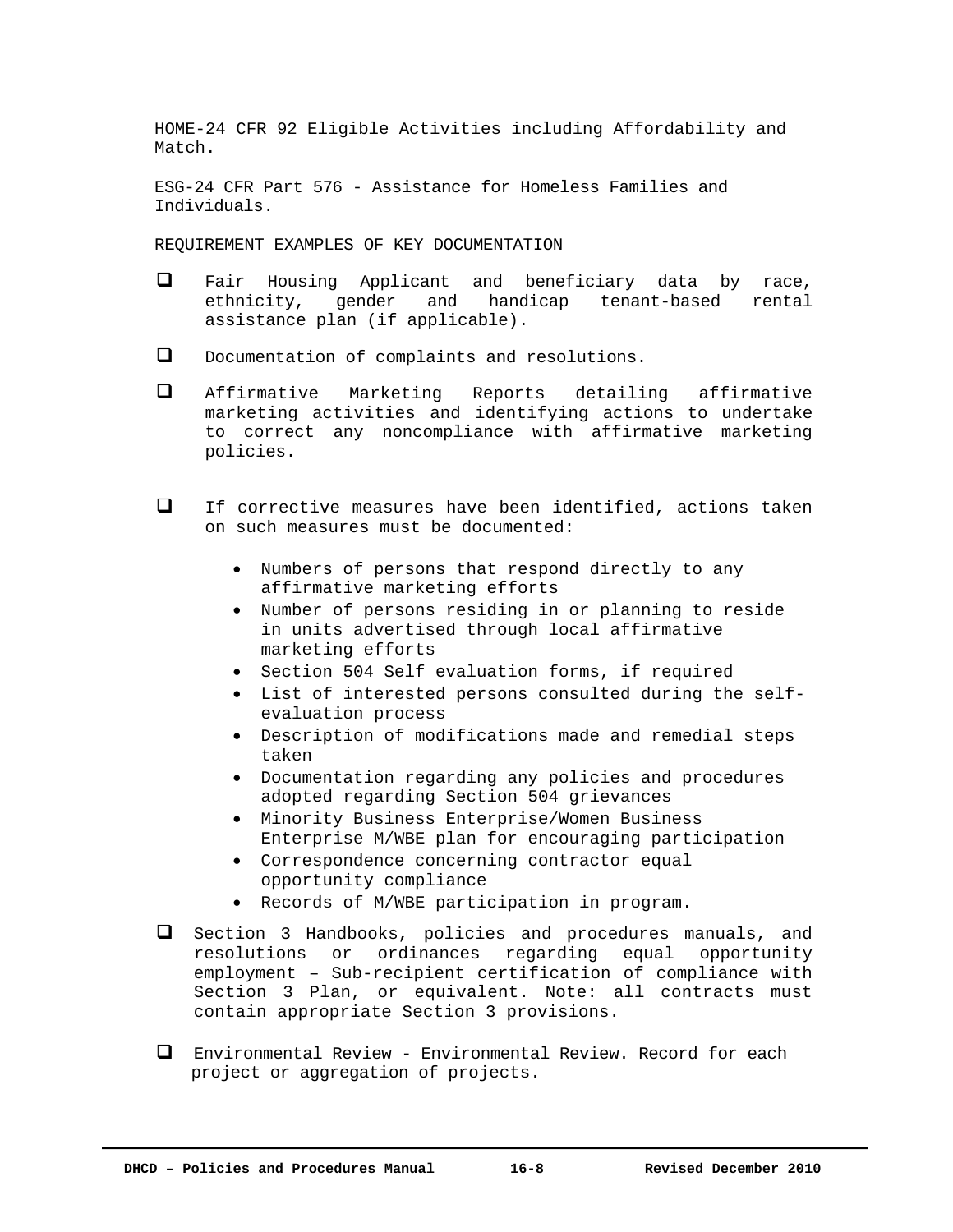# Lead-Based Paint

- Evidence that notification *was* provided to prospective tenants and purchasers
- Records of inspections and testing
- Records of abatement activities, if any
- Records of complaints

# REQUIREMENT EXAMPLES OF KEY DOCUMENTATION

- Labor Standards For each construction contract, maintain a file with the following documentation:
	- Copy of Wage Rate Request
	- Copy of Wage Rate, along with any additional classifications
	- Bid/Contract Documents with labor Standards Provisions included
	- Sub-contractor Eligibility Verification
	- Ten-day Call Verification
	- Pre-construction conference minutes/sign-in sheet
	- Payrolls, with evidence of their review
	- Notice of Start of Construction
	- Employee interviews
	- Evidence of violations and steps taken to resolve them
	- Final Wage compliance reports
	- Monthly employment utilization reports

# MONITORING DOCUMENTS

- $\Box$  Documents that should be copied and on file with DHCD:
	- Insurance certificates
	- Chart of accounts
	- Most recent financial statements and certified audit
	- Sales tax exemption permit (or letter of denial)
	- Corporate annual report to Florida Department of State
	- Form 990 Return of Organization Exempt from Income Tax (most recent)
	- Form 941 Employees Federal Quarterly Payroll Tax (most recent quarter)
	- Form 940 Federal Unemployment Tax Act (FUTA) (most recent quarter)
	- Current Board of Directors list
	- Latest Board minutes
	- List of staff along with salary schedule
	- Agency budget with the year-to-date expenditures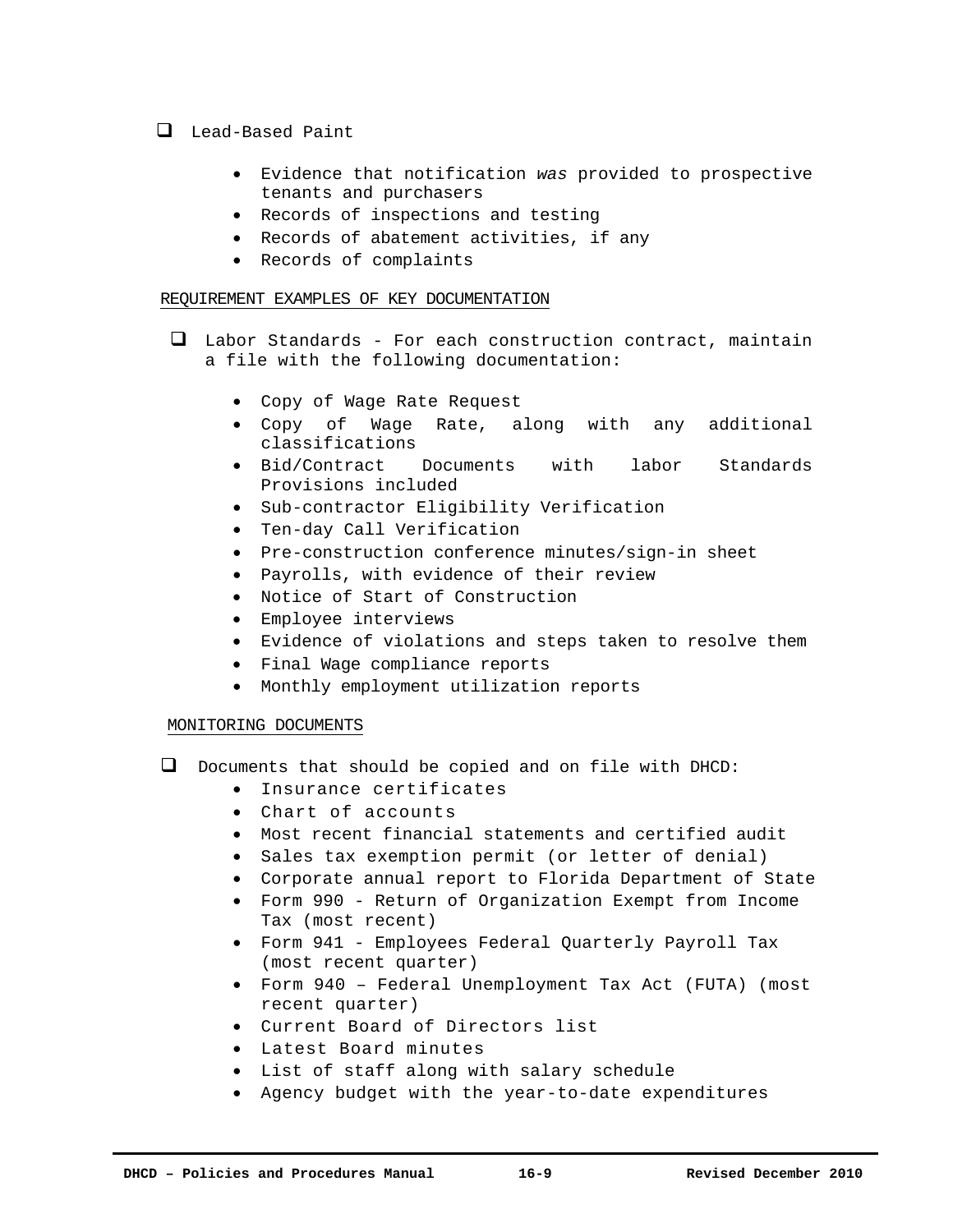- $\Box$  Documents that should be copied and on file or available for review by DHCD
	- Personnel Policies including all revisions
	- Accounting Policies and Procedures
	- Administrative Policies and Procurement Manual(s)
	- Ledgers, journals, payrolls, and timesheets
	- Bankbooks, checkbooks, bank statements, and reconciliations
	- Purchase orders, vouchers, receiving reports
	- Reimbursements and other records of income
	- Personnel records
	- Other funding agency reports (e.g., federal or state if applicable)
	- Complete sets of Progress Reports arranged by contract periods
	- Inventory Report

# X. **AUDIT REQUIREMENTS**

- A. Type/Level of Audit Required
- According to the General Accounting Office (GA), subrecipients of awarded funds are required to ensure that federal funds are applied efficiently, economically and effectively to achieve the purposes for which the resources were furnished.
- States, local government and nonprofit organizations are required to comply with OMB Circular A-133 "Audits of States, Local Governments and Non-profit Organizations" which was revised June 26, 2007.

# B. CURRENT STATUS OF OMB CIRCULARS GOVERNING AUDITS

 OMB Circular A-128, which applied to audits of states and local governments, has been rescinded. The audit requirements for states and local governments are now included in a revised OMB Circular A-133 which previously applied only to nonprofit organizations. Therefore, the audit requirements for states, local governments are now the same and are located all in one circular.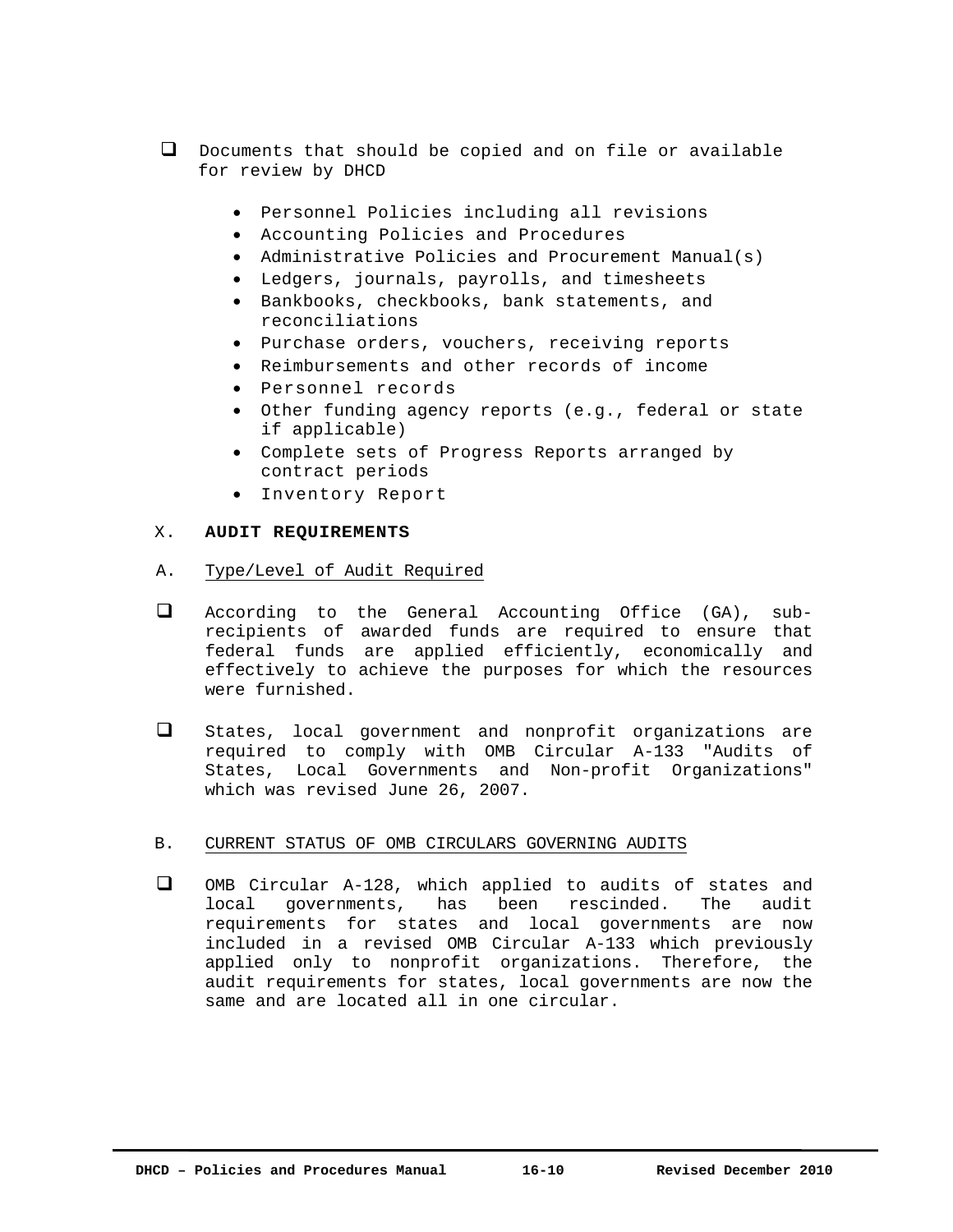- Sub-recipients that expend \$500,000 or more in a year in federal awards must have a single or program. audit conducted for that year.
	- A program audit is an audit of one federal program (such as CDBG). A program-specific is allowed when the sub-recipient expends federal awards under only one federal program and the federal program's laws, regulations or grant do not require a financial statement of the auditee.
	- A single audit is an audit that includes both an entity's financial statements and its federal awards (from all applicants federal programs).
- $\Box$  If a sub-recipient receives less than \$500,000 a year in federal awards are exempt from the audit requirements for that year; however, records must be available for review or audit by appropriate officials of the federal agency, passthrough entity and the General Accounting Office.
- C. WHAT IS CONSIDERED A "FEDERAL AWARD"?
	- Federal award means federal financial assistance provided by a federal agency to a sub-recipient, or through a recipient to a sub-recipient, to carry out a program or activity. Such assistance may be in the form of:
		- Grants
- Contracts **Loan guarantees**
- Cooperative
- Interest subsidies
- Direct appropriations

 Loans • Property

Agreements

- Insurance • Other
- Food commodities
- assistance
- Also, the computation of federal financial assistance includes all federal funds received by the entire entity, not just the department or division receiving program funds.
- D. Scope of Audits
	- Audits performed for sub-recipients of federal funds must be performed by an independent auditor in accordance with Government Auditing Standards and must be conducted in accordance with the OMB circulars.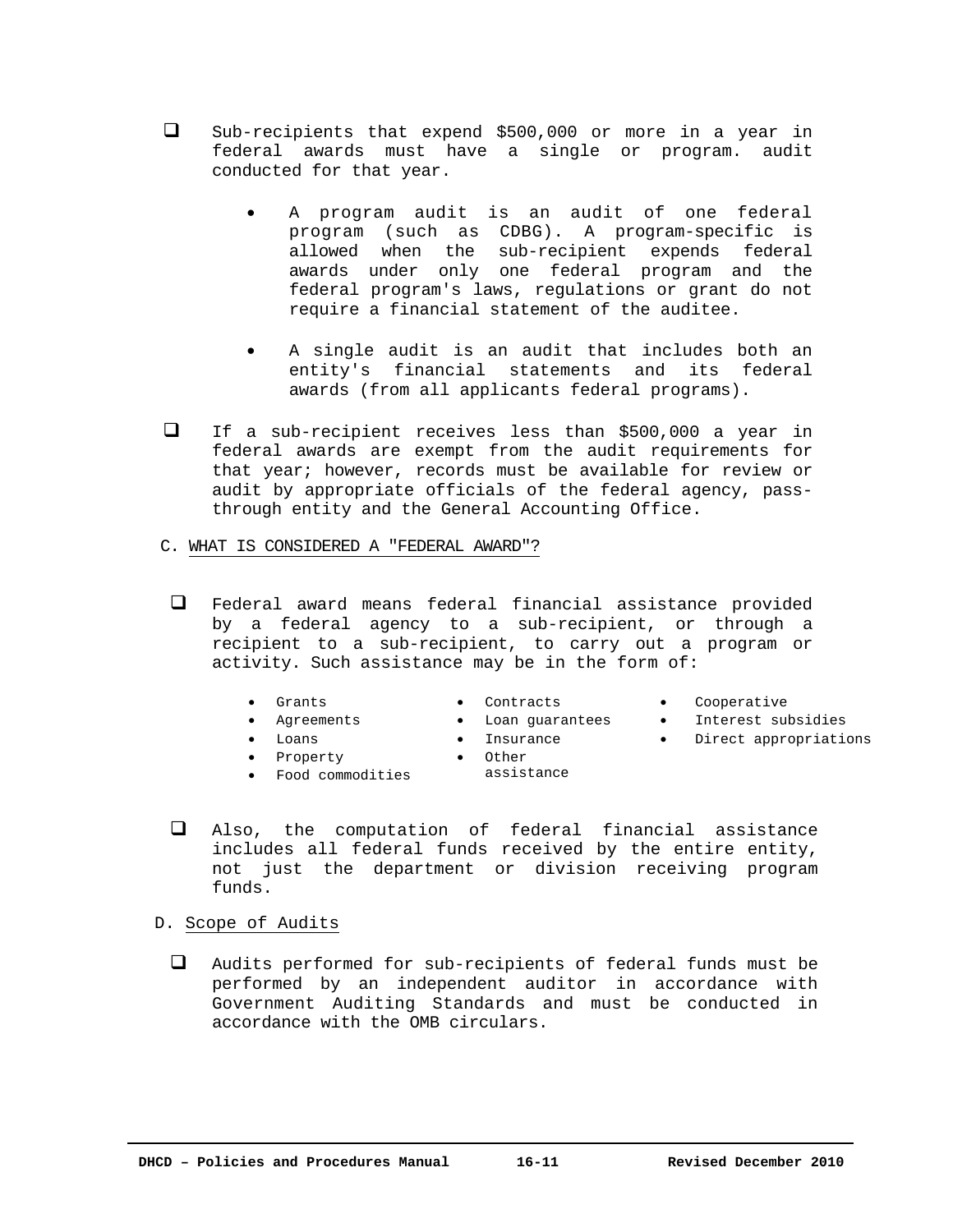$\Box$  Specifically, the audit will cover three area:

# 1. Financial Statements

The auditor will determine whether the financial statements of the organizations being audited are presented- fairly in all material respects in conformity with generally accepted accounting principles.

The auditor will also determine whether the schedule of expenditures of federal awards is presented fairly in all material respects in relation to the organization's financial statements.

2. Internal Control System

The auditor will issue a report on whether the organization or government entity has an internal control structure established to provide reasonable assurance that;

- Resources are used in compliance with applicable law and regulations
- Assets are safeguarded against waste, loss and misuse; and reliable data is obtained, maintained and fairly disclosed in financial reports

# 3. Compliance Testing

The auditor will perform tests of these controls to evaluate the effectiveness of the design and operation of the policies and procedures in preventing or detecting material noncompliance with applicable laws and regulations.

In compliance testing, the auditor will also examine a sample of transactions to determine whether:

- The amounts reported as expenditures were for allowable services, and the records show that those who received benefits or services were eligible to receive them
- Applicable matching requirements, levels of effort, and earmarking limitations (such as ceilings on administrative costs or funding for public services, as allocations for activities to principally benefit low-and moderate-income individuals) were met;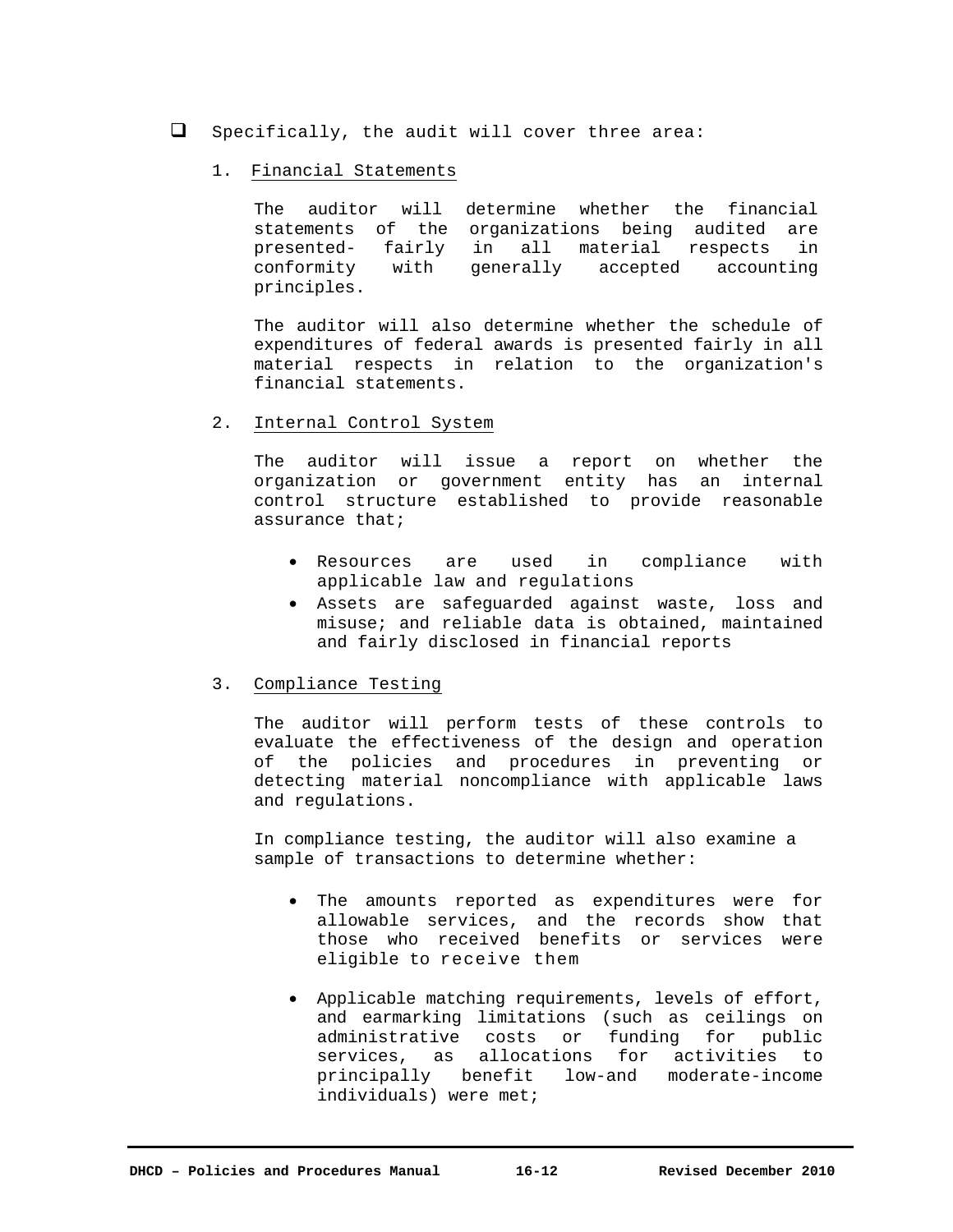- Financial reports and claims for advances and reimbursements contain information that is supported by the books and records from which the basic financial statement have been prepared; and,
- The expenses claimed by the sub-recipient are in accordance with the applicable cost principles and uniform administrative requirements.

# E. Audit Reports

Following the completion of the audit, an audit report must be prepared. The audit report must contain at least the following:

- An opinion on financial statements and schedule of federal assistance (showing total expenditures under each Federal grant program), as well as the auditor's report on these two components;
- An evaluation of the sub-recipient's internal control systems identifying the significant internal accounting controls and those controls designed to provide reasonable assurance that federal programs are being managed in compliance with applicable laws and regulations;
- A report on compliance containing an opinion as to whether each major federal program was being administered in compliance with applicable laws and regulations; a statement of positive assurance for those items tested; negative assurance for those items not tested; a summary of all instances of noncompliance; and identification of total amounts questioned; and
- A schedule of findings and questioned costs that includes a summary of the auditor's results.
- For governmental entities, the audit must be completed and report submitted within one year after the end of the period being audited, unless the subrecipient approves a longer period.
- For non-profits, the audit must be completed and the report submitted no later than 18 months after the end of the nonprofit's fiscal year, unless the subrecipient approves a longer period.
- Copies of audit report must be kept on file for minimum of three years from the date of their issuance.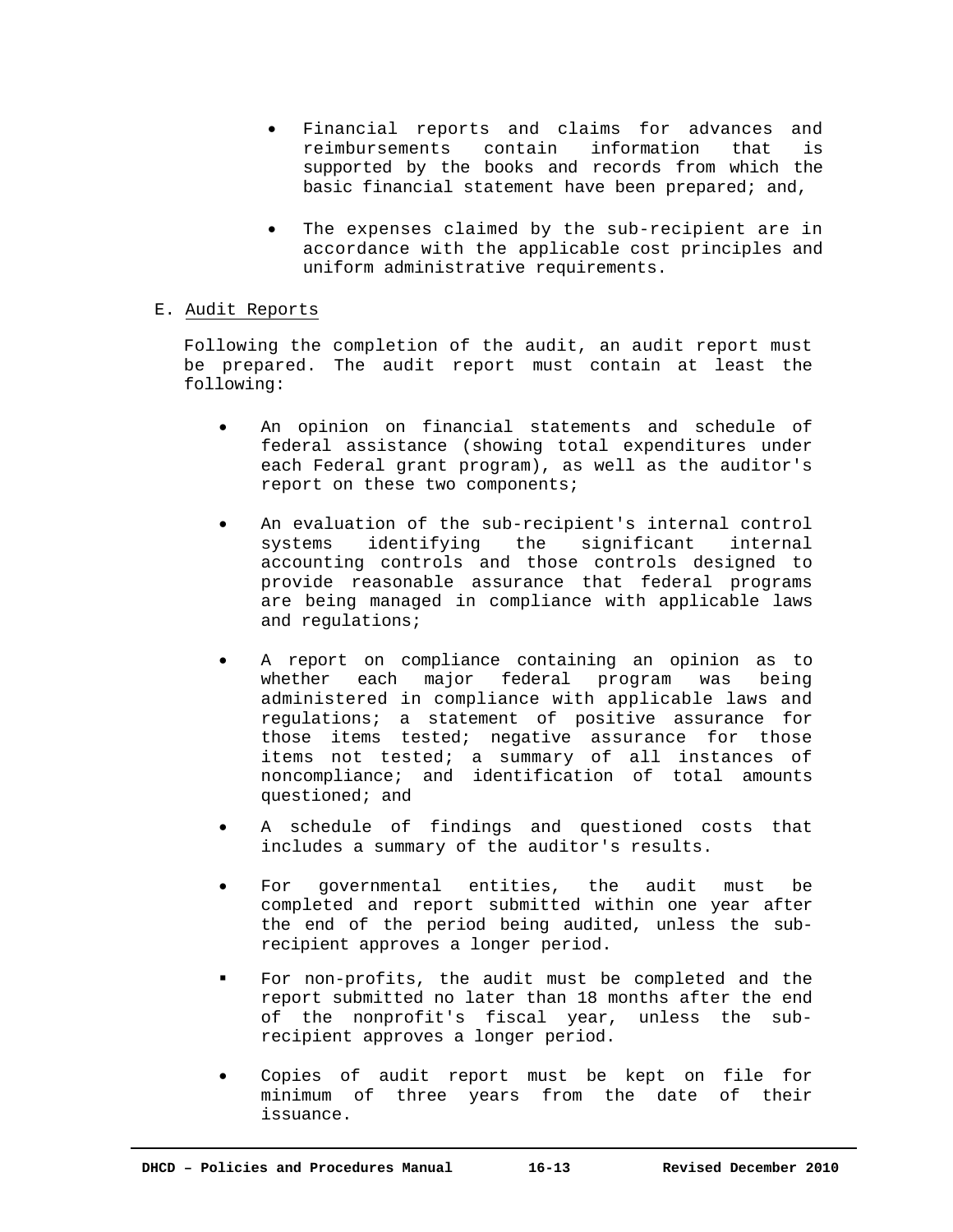- Similarly, sub-recipients should ensure that auditors maintain copies of the audit work papers for a minimum of three years from the date of the report issuance.
- If there are unresolved audit issues at the end of this three-year period, the sub- recipient should notify the auditor in writing to extend the retention period.

# F. Auditor selection/Procurement

- In arranging for audit services, sub-recipients must follow the procurement standards found in 24 CFR Part 85 or 84, as applicable.
- Small audit firms and audit firms owned and controlled by socially and economically disadvantaged individuals must have the maximum practicable opportunity to participate in (such audit) contracts.
- $\Box$  The individuals (s) or firm selected must be qualified and sufficiently independent of those representatives of the sub-recipient who authorize the expenditure of federal funds so as to produce unbiased opinions, judgments or conclusions.
- In evaluating prospective auditors, a recipient should consider the candidates' technical ability, past experience with audits of this type, and the qualifications of the specific staff to be assigned.
- Cost considerations should only be a selection factor when the other criteria have been met.
- For governmental entities, the standards provide that while such entities are encouraged to enter into intergovernmental agreements for audits (and other services), an analysis should be made to determine whether it would be more economical to purchase the services from private firms.
- Where the use of the inter-governmental agreements are required by state statute, however, such statutes take precedence.
- G. Audit Costs
- $\Box$  The costs of audits made in accordance with the applicable regulations are allowable charges to federal assistance programs.
- $\Box$  These charges can be treated as either a direct cost or an allocated indirect cost.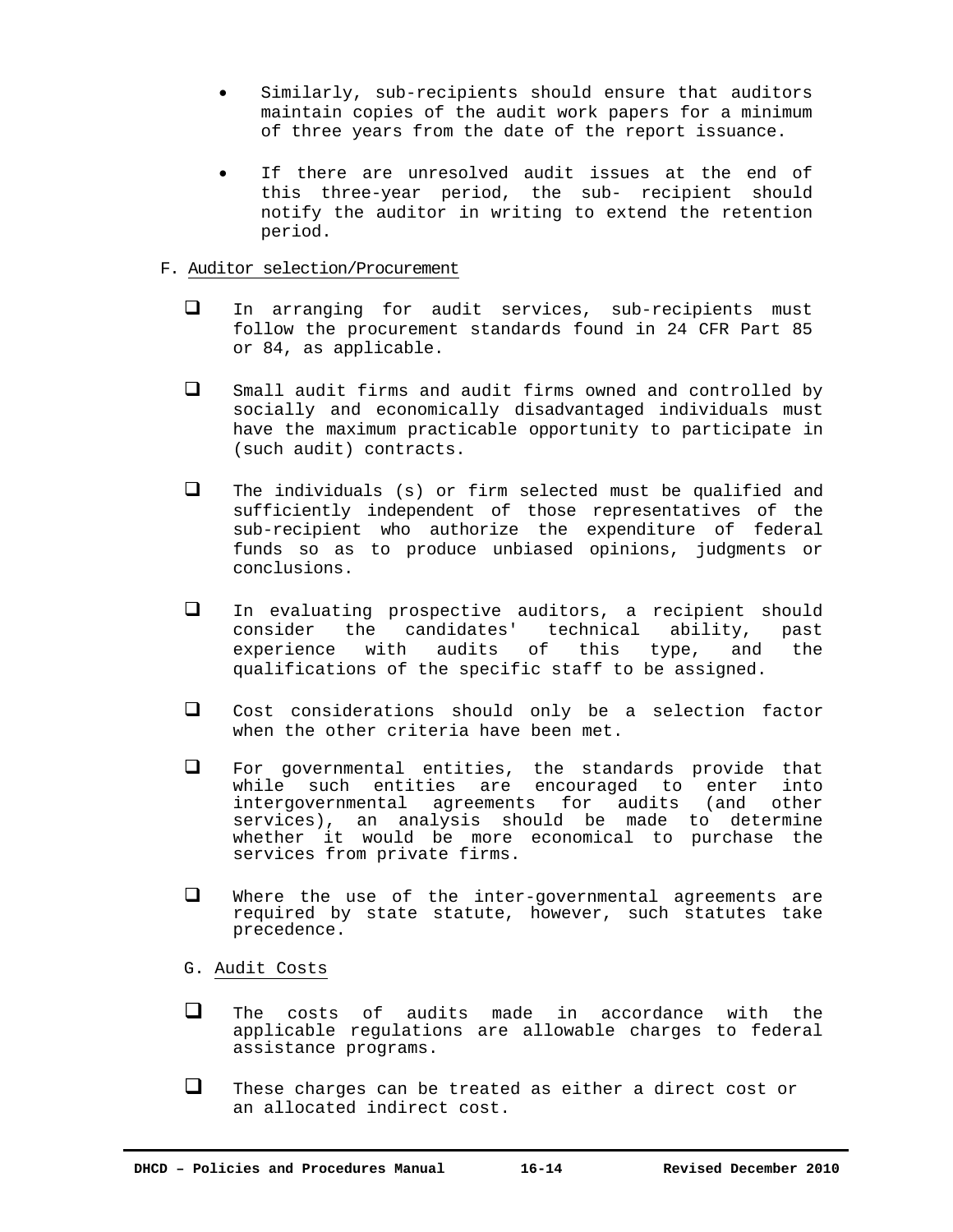$\Box$  If charged as an indirect cost, generally the percentage of costs charged to federal assistance programs for a single organization-wide audit should not exceed the percentage that the sub- recipient's federal funds represent of total funds expended by the entity during the applicable year. (The percentage may be exceeded, however, if appropriate documentation demonstrates higher actual costs).

# H. Audit Review and Resolution

- $\square$  Sub-recipients must establish a system to ensure a timely and appropriate resolution to audit findings and recommendations.
- This system must address both independent audits performed relative to the Single Audit Act, and audits completed on the sub-recipient's operations by the HUD Office of the Inspector General (OIG), the U.S. General Accounting Office (GAO), or other governmental bodies.
- $\Box$  A first step in the resolution of an audit is the preparation of "Management's Response" to the findings and recommendations contained in the audit report.

In its response, a sub-recipient should provide:

- For findings/recommendations with which the subrecipients agrees, information on the actions it has taken (or plans to take) to correct the specified noncompliance or financial system deficiencies; and,
- For findings/recommendations with which the subrecipient does not agree, the basis (including relevant documentation) for the sub-recipient's belief that an audit finding or recommendation is inaccurate or inappropriate.
- $\Box$  Typically, the Management's Response is due within thirty (30) days from the receipt of an audit report.
- If in its Management's Response the sub-recipient has disagreed with any of the audit findings or recommendations, the entities issuing and reviewing the audit report will reexamine the points in question to determine whether any revisions to the report's findings/recommendations are warranted.
- For those audit findings and recommendations with which the sub-recipient agrees, and for any disputed findings or recommendations in which the challenge is not upheld, the next step in the resolution process is the implementation of procedures to prevent the deficient conditions from reoccurring.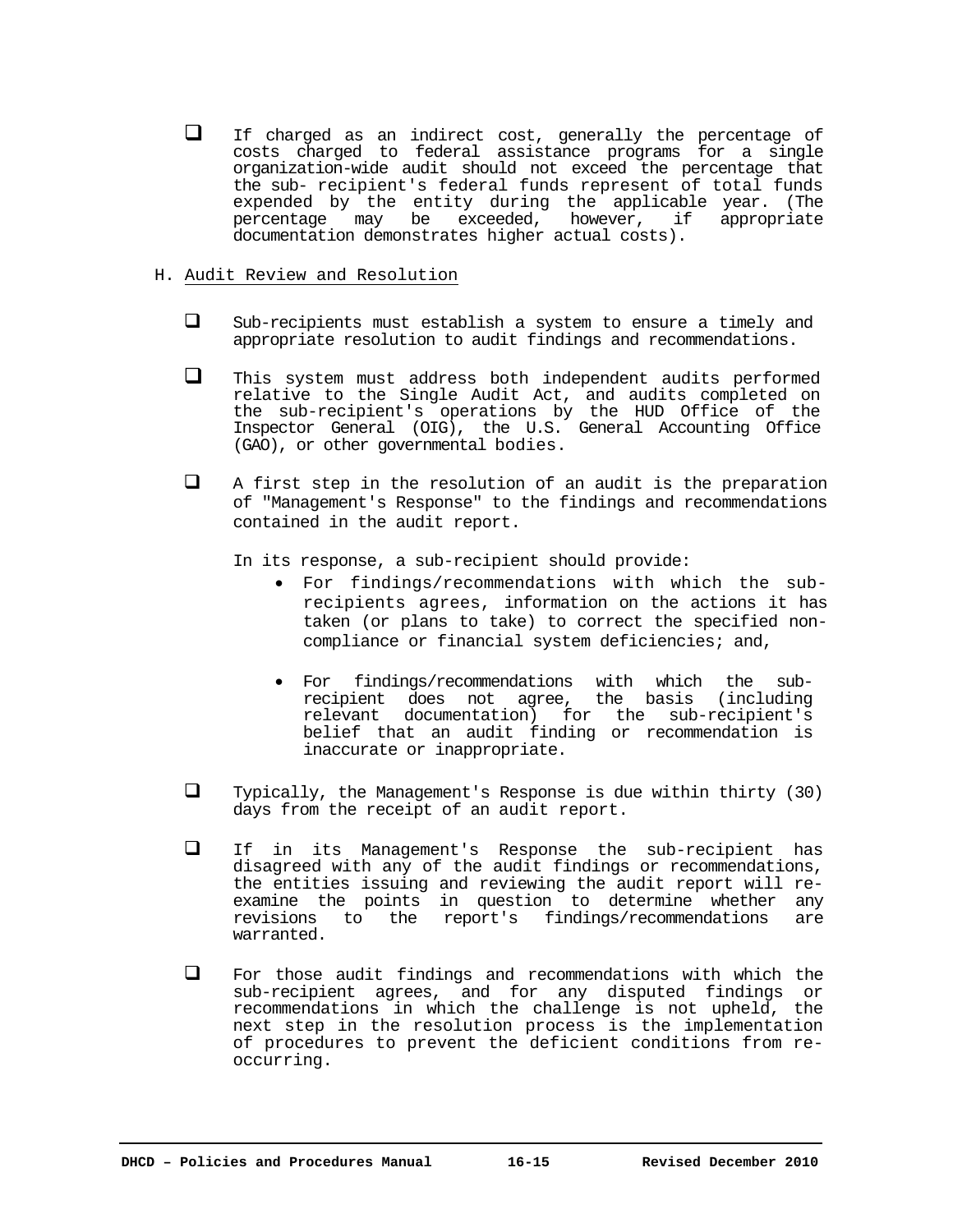- In general, corrective action to correct findings or to implement recommendations must be completed within one year of the issuance of the audit report.
- **The County** may perform a site visit or require documentation that the corrective action procedures have been implemented, or may require the sub-recipient's independent auditor to report whether the sub-recipient has implemented the prior year's corrective action and/or recommendations.
- A "repeat finding" (a deficiency or area of non-compliance which appears in more than one successive audit) will be viewed very seriously, and can often result in special conditions being attached to program funding, or other sanctions.
- Occasionally, the findings from an audit will result in the "questioned cost." Costs associated with its program funding may be questioned for the following reasons:
	- 1. There is inadequate documentation to support the expenditure or the amount of cost charged to the grant
	- 2. The expenditure does not appear to be related to the grant project
	- 3. The cost was incurred outside the effective period of the grant agreement, or was a program expense incurred before environmental review clearance was achieved
	- 4. The expense is unallowable under the program regulations and applicable cost principles; and
	- 5. The cost required the prior approval of the subrecipient, and no prior approval was obtained.
- $\Box$  To resolve a questioned cost, the sub-recipient must:
	- 1. Provide the missing documentation to support the expenditure and amount
	- 2. Offer detailed explanations of how the cost relates to the grant program; and/or
	- 3. For an expense which required prior approval, seek retroactive approval (which the subrecipient may or may not give).